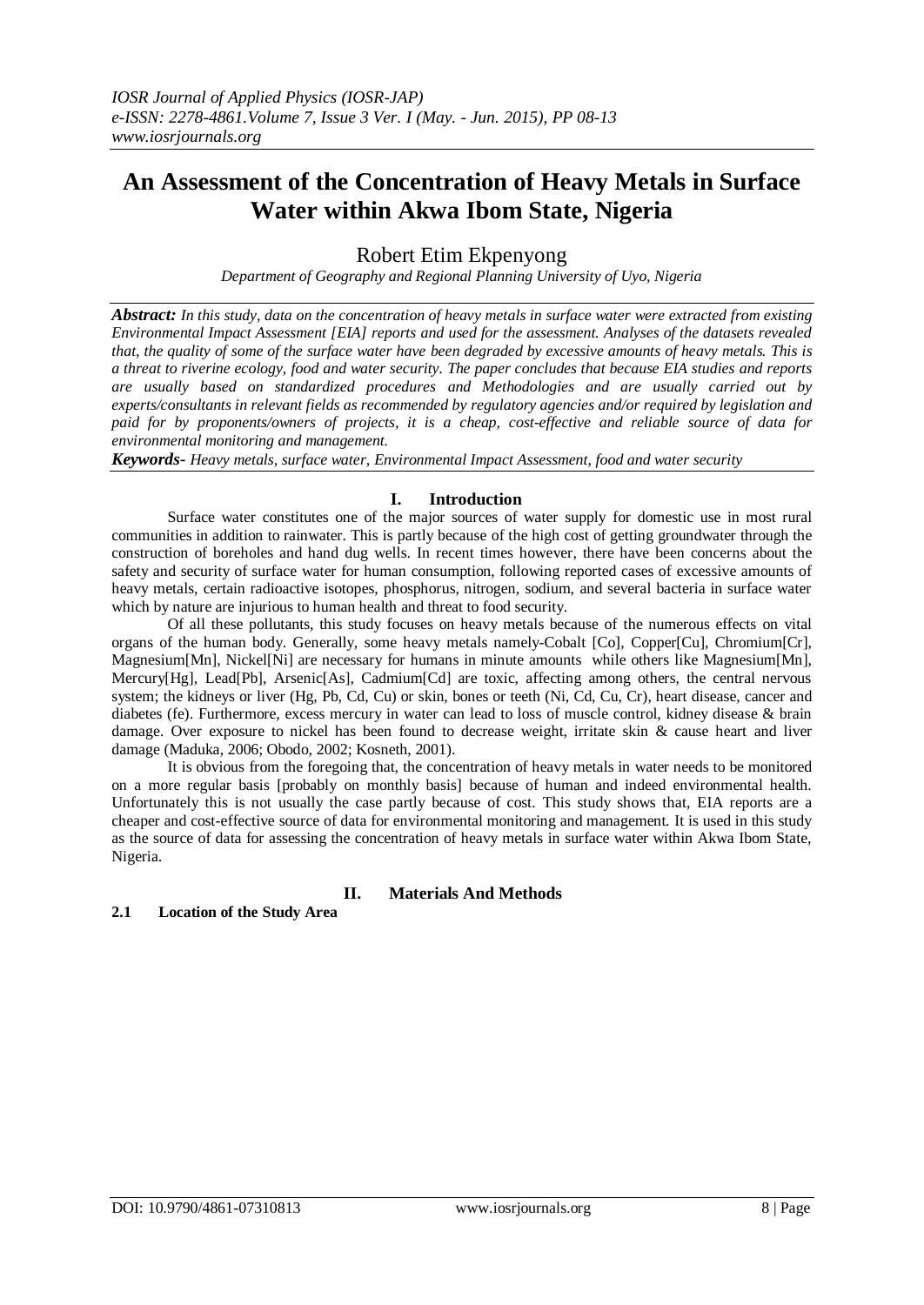

**Fig. 1.** Locations of the Study Areas in Akwa Ibom State, Nigeria

Akwa Ibom State is situated in South Eastern Nigeria. It lies between latitude  $4^030^0$  and  $5^030^0$ N and long  $7^030^0$  and  $8^015^0$ E (Fig.1). Mean annual rainfall over the area decreases gradually from about 4050mm near the coastal area (the southern part) to about 2100mm in the north. The area is noted for its wetlands, brackish or saline mangroves, fresh and salt-water swamp forests as well as low land rain forest.

The entire area is drained by three river systems namely: - Ikpa river/Cross river [sample location A], Imo river [sample location B] and Kwa iboe river[sample location C]. Water samples were taken from the estuaries of Imo, Kwa iboe and Ikpa river for analysis by experts working for companies that were involved in the EIA. Sample location 'A' was chosen because of closeness to Uyo capital city-the largest and most important center of human activities in the area. Locations 'B' and 'C' are industrial locations [ALSCON and EXXON MOBIL respectively].

## **2.2 Assessment of the Usability of Data from EIA reports**

Environmental impact assessment (EIA) is an important procedure for ensuring that the likely effects of new human development activities on the environment are fully understood and taken into account before the development is allowed to take place. EIA is a procedure which relies on expertise from many disciplines. It is a process comprising a series of steps. The main steps in the EIA process are: screening, scoping, prediction and mitigation, management and monitoring and audit.

The EIA process is usually initiated by the proponent through a proposal to the responsible officer in the Federal Environmental Protection Agency [FEPA]/Federal Ministry of Environment. Based on specific criteria, a notification form is completed and submitted. The internal screening for the project is then carried out by the FEPA/FME to determine the category of the project based on the list of mandatory study activities. Where there are potential adverse effects on the environment, the FEPA/FME sends the screening report to the proponent for the preparation of Terms of Reference [TOR]. The scope of the EIA study is expected to be included in the TOR which is examined and approved by FEPA/FME. Thereafter, the study is executed by the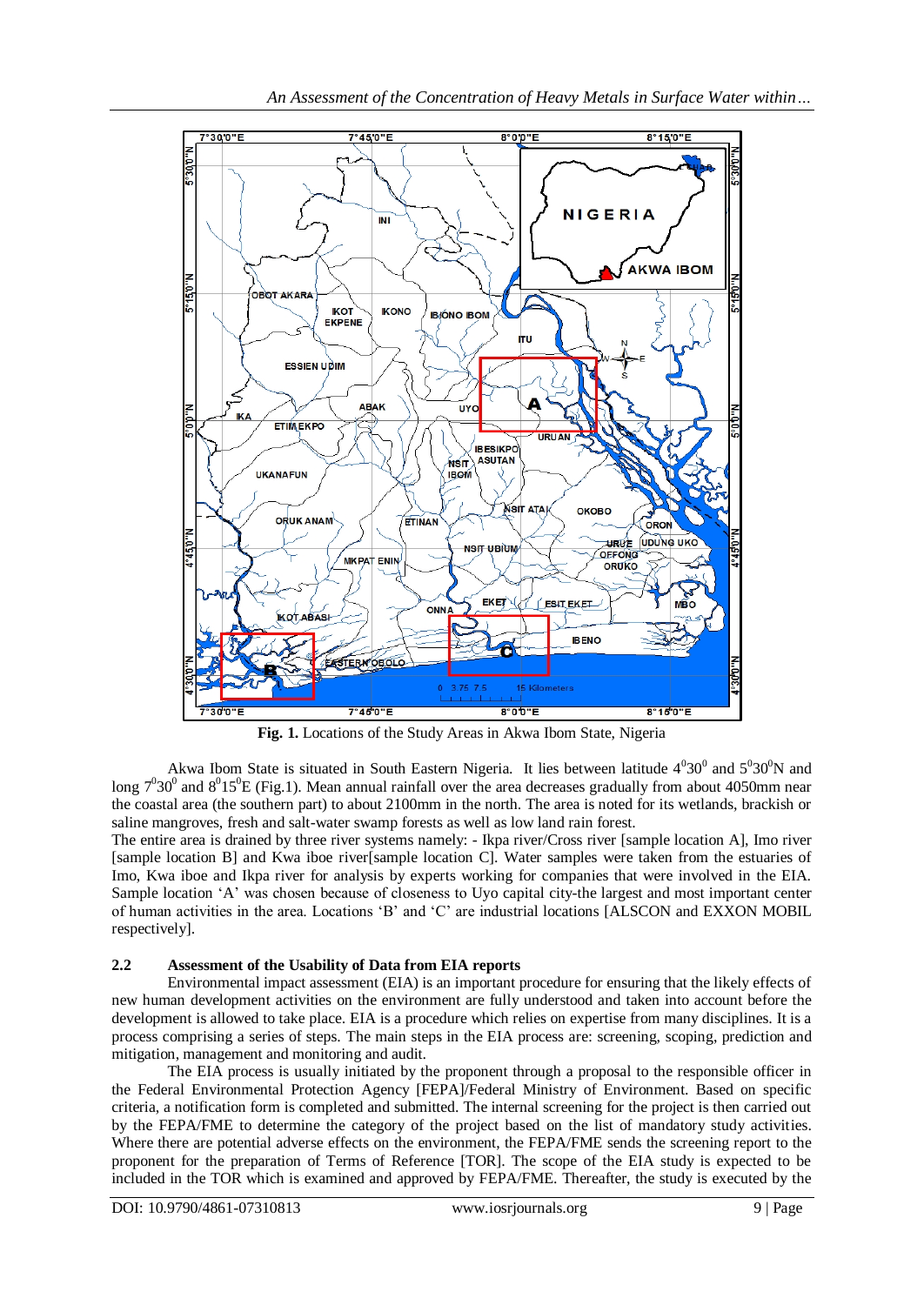proponent using consultants who are certified by FEPA/FME [FEPA/FME also certifies reviewers and other relevant experts and the draft EIA report submitted to FEPA/FME]. On receipt of the draft report, the FEPA/FME evaluates and determines the method of review and communicates this to the proponent. Four methods of review are usually considered namely: in-house review in which no external interest is requested; panel review which may or may not be public; public review, which involves display of the report for 21 working days at venues determined by FEPA/FME for the convenience of stakeholders with considerable newspaper and other publicity inviting interested groups and persons to participate; mediation were review comments are sent to the proponent within one month and the final EIA report having addressed and proffered answers to the review comments, is expected to be submitted to FEPA/FME within six months. When the final EIA report is accepted as satisfactory, the technical committee gives approval and issues the Environmental Impact Statement [EIS]. An accompanying certificate which indicates the approval and validity period enables the proponent to commence with the project regulated by the conditions and specifications contained in the EIS.

The last stage of an EIA is to carry out an Environmental Audit some time after completion of the project or implementation of a programme. It is therefore usually carried out by a separate team of specialists from the one working on the bulk of the EIA. The audit determines whether recommendations and requirements made by the earlier EIA steps were incorporated successfully into project implementation [Ukpong, 2009; Udosen, 2009]. It is obvious from the foregoing that, the EIA process in Nigeria is rigorous and standardized in line with international/industry best practices. This study shows that, it is important that an EIA is not just considered as part of the approval process. Rather, EIA should be an action plan to be followed not only during implementation but after project completion/implementation for the purpose of monitoring other projects in an area.

The usability of data from EIA reports can be attributed to factors such as the convenience and speed of access, the relatively low-cost of the data and its integrity. Because EIA is usually carried out by certified experts in relevant fields and supervised by professionals representing the regulatory agency, the datasets are authoritative, more so because of the data producer's reputation and by being officially sanctioned by the regulatory agency, they develop a level of usability that enhances their value to consumers. Furthermore, the question of trust has a major impact upon information usability. Trust in a dataset is a highly valued asset for data producers and users alike, and may arise from a variety of actions such as the knowledge that an information product has been developed by a particular organization, official sanction, adherence to standards and industry best practice. Also, data quality and accuracy/freedom from error is an essential property in any list of usability elements since no user wants to apply error-prone data to tasks being undertaken. Data quality can take many forms. Apart from positional and attribute accuracy, logical consistency and completeness, temporal accuracy or currency is becoming increasingly important (Hunter et.al 2003). The datasets in EIA reports are usually collected processed and analyzed based on adherence to standards and industry best practice.

Moreover, the EIA draft report usually goes through a period of public/panel review. This makes it possible for members of the public to criticize and/or make inputs regarding any aspect of the assessment including methodology of data collection, processing and analysis. Proponents are usually expected to capture such inputs in their final report. Because of this requirement, datasets in EIA reports can be said to be valid and reliable. There is also the issue of cost. Expensive information would certainly have the potential to impact negatively upon the usability of a dataset. The issue of cost can also work in reverse where it raises usability, as in the case of highly expensive and exclusive business data, where users are willing to pay a premium for information that few others can afford, and often hold the belief that high-cost data has greater integrity. However, because the proponent usually bears the entire cost of EIA, it is a cheap and cost-effective source of data for data consumers.

## **2.3 Data Collection and Analysis**

From the different EIA reports consulted/used, water samples were randomly collected along the estuaries. The samples were kept in clean plain one litre kegs. Prior to that, the kegs had been sterilized. They were completely filled with water before they were corked to avoid trapping of air bubbles. The samples were stored in cool dry place before the commencement of laboratory analysis. The samples were tested for the occurrence of heavy metals such as cadmium, cobalt, manganese, zinc, iron, lead, copper and nickel. The laboratory analysis involved the use of instruments such as, water spectrophotometer, arsenic kits turbidity meter, pH meter. Specifically, heavy metals were analysed by determining the trace of metal concentration in each water sample using the Atomic Absorption (Ministry of Culture & Tourism, 2006; Network E & P Nig. Ltd., 2005; ALSCON 2007).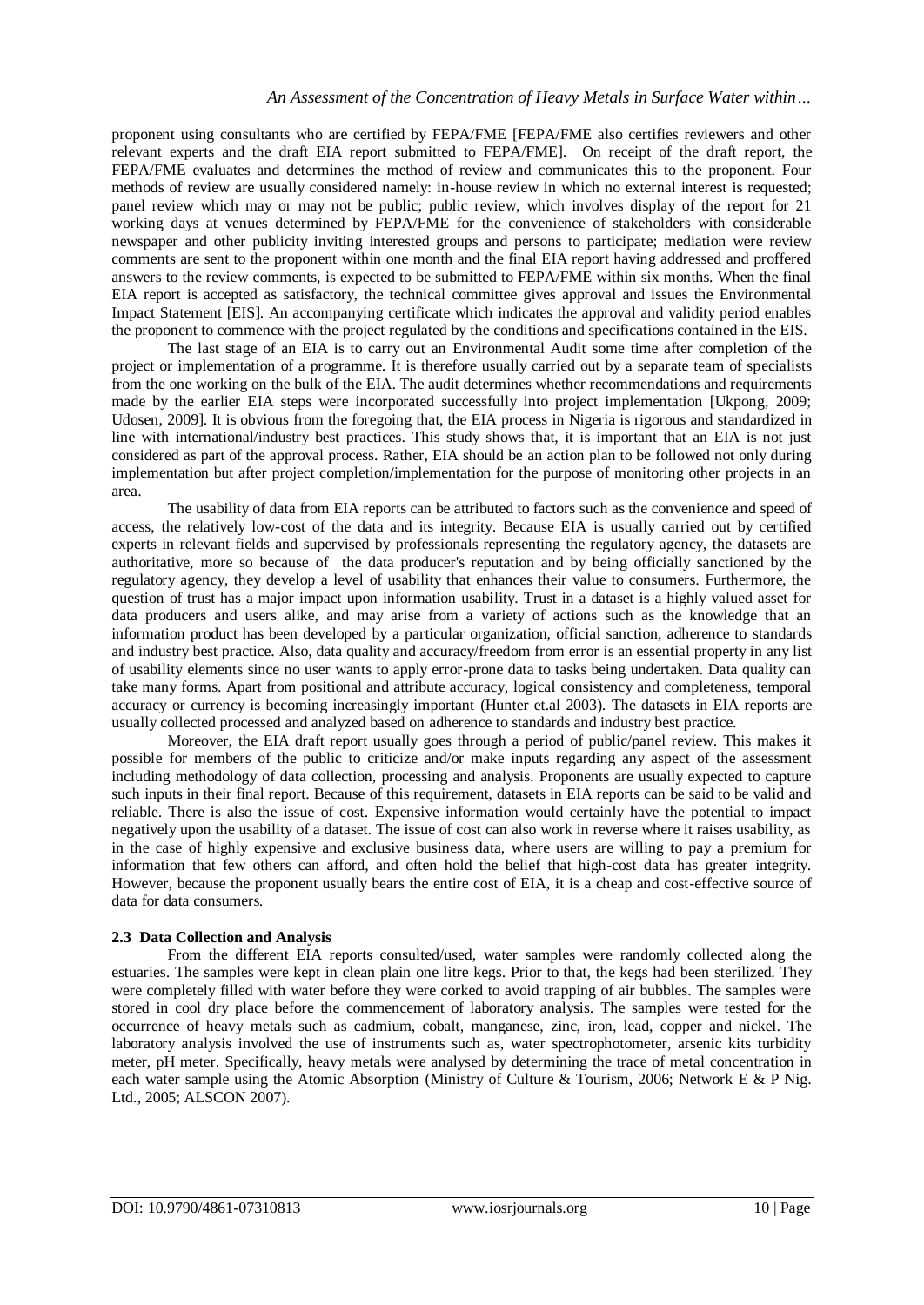## **III. Results**

#### **3.1 Study location A: Ikpa River Estuary**

The results of the analysis of heavy metals in water samples collected from Ikpa river estuary is presented in figure 2



**Fig.2:** Concentration of heavy metals in water samples collected from Ikpa river estuary.

It is obvious from figure 2 that, except in the case of copper [Cu] and Zn, there was high concentration of all the other heavy metals at all the sampled points studied because they exceeded the WHO limit.

## **3.2 Study location B: Imo River Estuary**

The river drains through some important urban centres within and outside the state. The results of analysis on water samples taken from the estuary of this river is shown in figure 3.



**Fig.3:** Concentration of heavy metals in water samples collected from Imo river estuary

It is obvious from fig.3 that, the levels of some heavy metals were higher than the WHO acceptable standards. For example, whereas the WHO standard for Pb is 0.01 mgl<sup>-1</sup>, mean values recorded at most of the sites of the study location range between 0.45-1.641 mgl<sup>-1</sup>. Also, Nickel, another toxic metal was found to be higher than the WHO standard of  $0.02$  mgl<sup>-1</sup> in all the sites.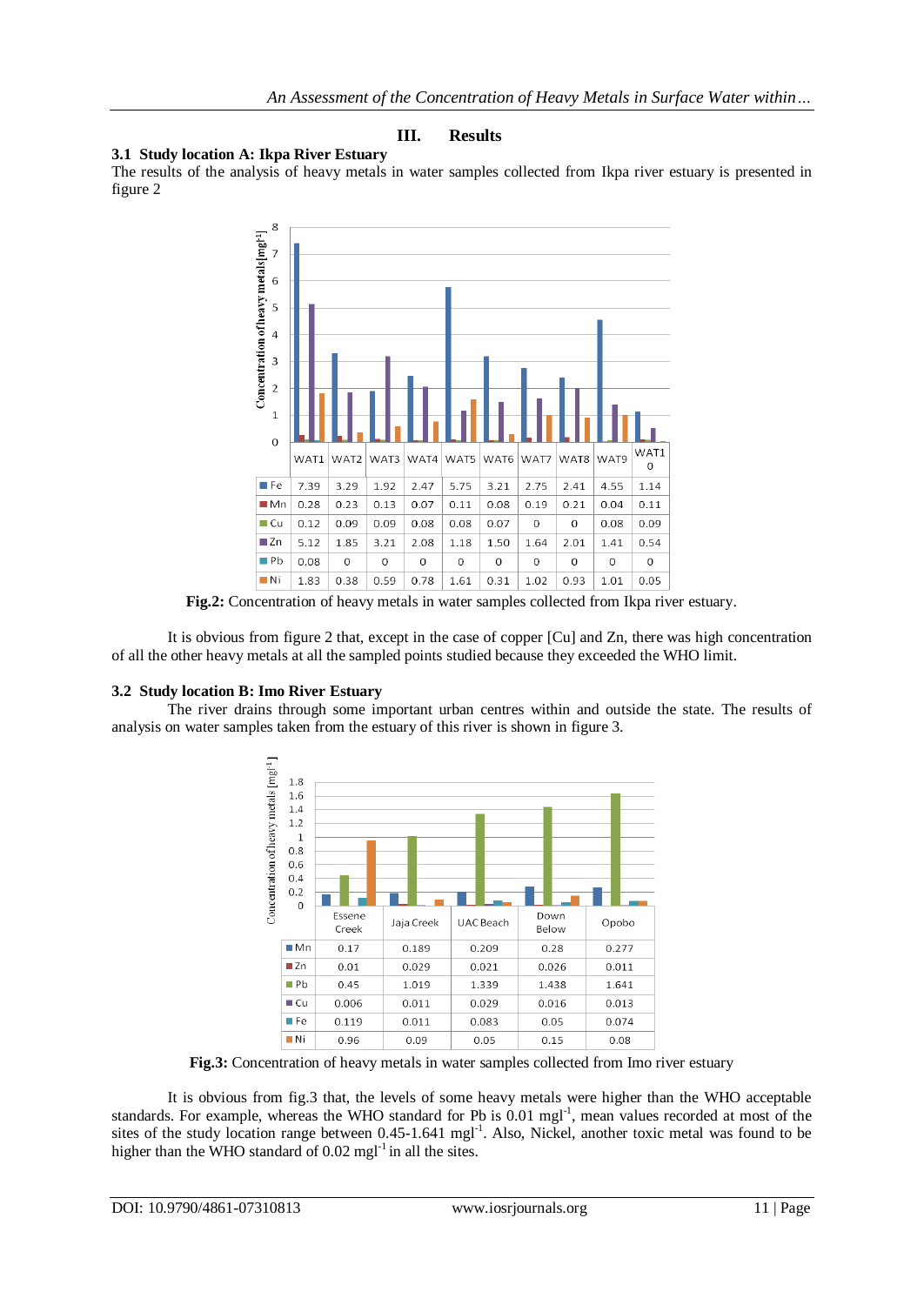## **3.3 Study location C: Qua Iboe River Estuary**

The concentrations of the heavy metals in the Qua Iboe estuary are presented in fig 4.



**Fig.4:** Concentration of heavy metals in water samples collected from kwa Iboe river estuary

Here the concentrations of most of the heavy metals in the rivers were relatively high. High concentrations were recorded for Mn, Pb, Ni and Fe.

#### **3.4 Assessment of Surface Water Quality in the area**

The table below gives details of the Permissible limits of heavy metals in drinking water  $(mgl^{-1})$ 

| Table 1: Fernissipie Linius Of Heavy Metals III Water (MP2)                                               |    |               |      |    |  |      |  |
|-----------------------------------------------------------------------------------------------------------|----|---------------|------|----|--|------|--|
| Organization                                                                                              | آٺ | Ph            |      | Mn |  | Fe   |  |
| <b>WHO</b>                                                                                                |    | $0.0^{\circ}$ | 0.02 |    |  | 0.03 |  |
| maximum permissible limits in drinking water                                                              |    |               |      |    |  |      |  |
| <b>DPR/FME Limits</b>                                                                                     |    |               |      |    |  |      |  |
| $\lambda$ $\cap$ $\cap$ $\lambda$ $\tau$<br>$\sim$ $\sim$ $\sim$<br>$\sim$<br>$\sim$ $\sim$ $\sim$ $\sim$ |    |               |      |    |  |      |  |

**Table 1: Permissible Limits Of Heavy Metals In Water (Mgl-1 )**

Source:WHO. 1993; FEPA Decree 1988 No. 58, pp33-34

Based on WHO limits, all the estuaries studied had high concentration [above acceptable limits] of many of the heavy metals. This means that surface water quality was degraded by high concentration of heavy metals. A closer look at the tables attached to figures 1 to 3 revealed that, Iron [fe], magnesium [Mn], copper [Cu] and zinc [Zn] were found more in the Kwa Iboe estuary than in others; Lead [Pb] was found more in the Imo river estuary and Nickel [Ni] was found more in the Ikpa river estuary at the time water samples were taken and analyzed. Based on these findings, the quality of surface water in the Kwa Iboe river estuary can be described as poor/low for domestic use as at the time of study.

## **IV. Discussion**

It is obvious from this study that, because of the danger posed by high concentration of heavy metals and other pollutants in water, we need to monitor our sources of drinking water especially surface water on a regular basis. This is achievable if all the provisions of the EIA decree are enforced by the regulatory agencies. Presently, there are many organizations without the mandatory EIA and/or environmental audit reports. All that the regulatory agencies need to do is to monitor and ensure that all the private and public organizations operating in their respective area of jurisdiction carry out post project EIA regularly (preferably on yearly basis). This will ensure that the spatial and temporal aspects of data on the environmental parameters are satisfied.

For example, the EIA reports used in this study were carried out for the dry season of 2005, 2006 and 2007 only. This is a serious constraint that should be addressed to enhance data usability. This is because, there is no doubt that we would have had to contend with a different scenario if water samples were taken for both dry and wet seasons and/or all the estuaries sampled the same year and the results compared,. However, one way of dealing with this constraint is to make sure that all organizations in an area not only carry out the mandatory EIA but also undertake environmental audit. If this law is faithfully enforced, there is no way a particular year will pass by without many organizations being due for post project impact assessment. The report of such EIA